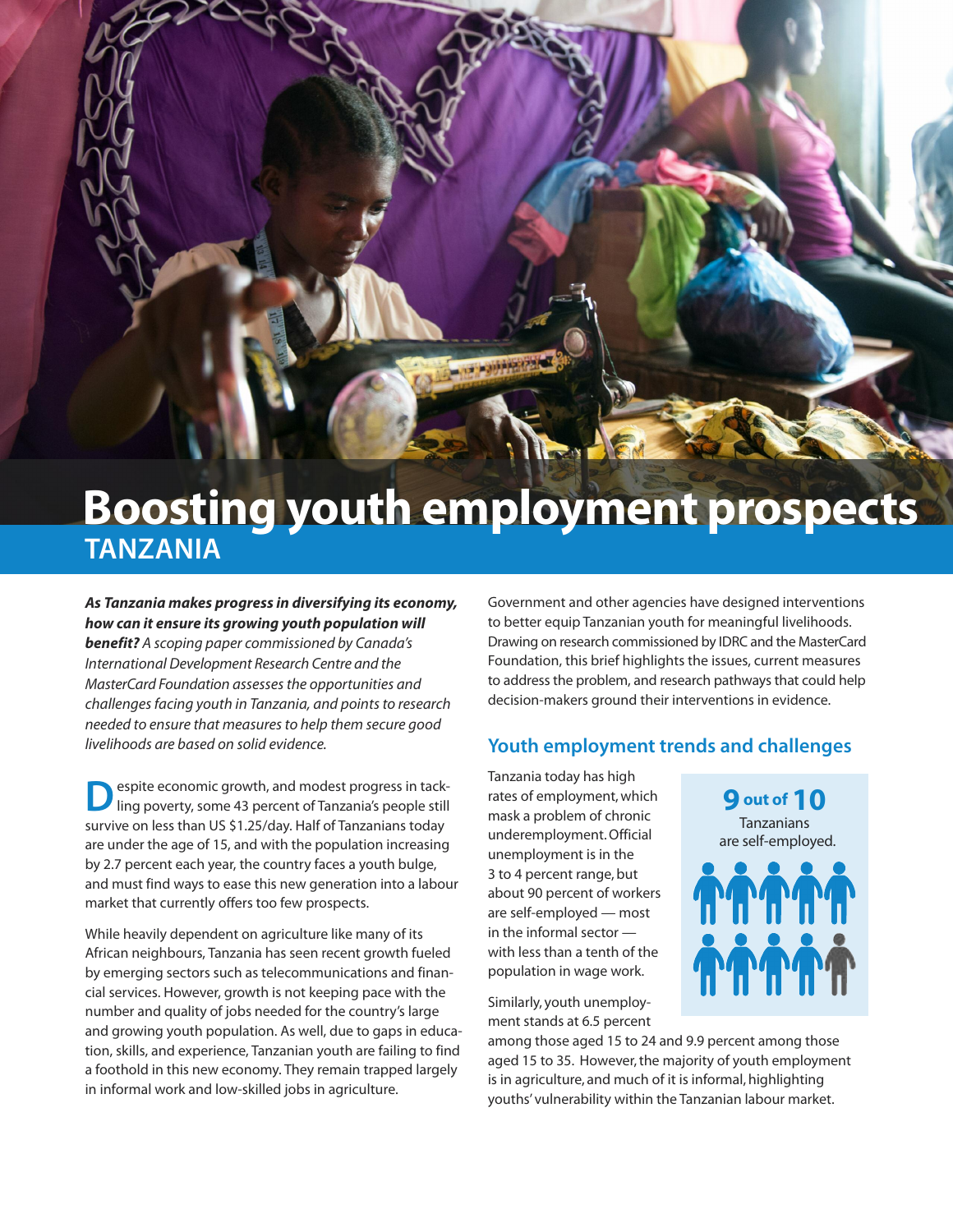

Average wages in Tanzania are also among the lowest in the world.Traditional sectors such as agriculture, mining and retail trade still account for about 85 percent of the employed population, but in the last few years, growth has been driven by emerging sectors such as professional services, ICT, construction, transport and storage, hotels and restaurants, and other services. Earnings per worker in these emerging sectors are about six times higher than in traditional sectors, where the average is just US \$700 per year.

With a domestic labour force that is projected to reach 45 million by 2030,Tanzania must address the challenges faced by its young and growing population. Rapid urbanization driven by structural transformation in the economy has only added to this pressure.Generating new and more productive jobs will be critical to driving growth and absorbing an expanded labour force.At the same time, giving youth the tools needed to access these jobs will be key to securing their livelihoods while enhancing Tanzania's economic development.

#### **Access to education and training**

Education and skills training will be essential for Tanzanian youth to benefit from transitions underway in the economy. Many of the fastest growing sectors — telecommunications, mining, and non-farm businesses, for example — depend on skilled labour. Yet the labour force is dominated by unskilled or low skilled workers. Currently, less than 4 percent of youth work in roles that require higher skill sets.



# **7 out of10 children**

entering the 3rd year of primary school cannot read basic Swahili, the national language. Only 1 in 5 can do basic math.

The quality of formal education in Tanzania is also poor. Despite the near-universal enrolment in primary schools, the proportion of the labour force with middle and high-level skills remains very low, with less than 12 percent of the total population having completed lower secondary education. National assessments conducted since 2010 show that enrolment is no guarantee that children are actually learning. About 70 percent entering the third year of primary school cannot read basic Swahili, the national language, and only one in five can do basic mathematics.

The low quality of education matters for the returns to education. For example, a worker with post-secondary or university education earns approximately 40 times more than a worker without education, while a worker who has completed primary education earns only about four times more. The surprisingly high returns to higher education are also driven by excess demand on this portion of the labour market, as post-secondary graduates comprise less than 3 percent of the total population.

# **Transitions into working years**

The point of entry into the labour market is a critical moment for young Tanzanians, as it determines how well they are likely to fare in the longer term. Most youth enter self-

employment due to lack of wage employment and because of the low barriers to entering informal business activity. Research suggests that this route offers very little scope for transition to other forms of employment, such as wage work.

There are significant gender gaps in self-employment. Women carry a heavier burden of household responsibilities, they prefer working flexible hours, and have less access to networks or social capital. Female-owned businesses also tend to be smaller and less pro-



ductive than those owned by males. This is borne out by differences in earnings, with young self-employed women earning only 60 percent of their male counterparts'income.

The job search process is difficult for youth, in part because of the lack of an organized system of employment services in Tanzania. As a result, most Tanzanian youth rely on informal networks — most often family and friends — to search for jobs. Only one in ten registers at an employment center, suggesting a lack of confidence in these services. The bettereducated minority and those from wealthier families can afford to wait for more secure waged employment. On average, these youth enter the market as unemployed and take about 5.5 years to secure a wage job.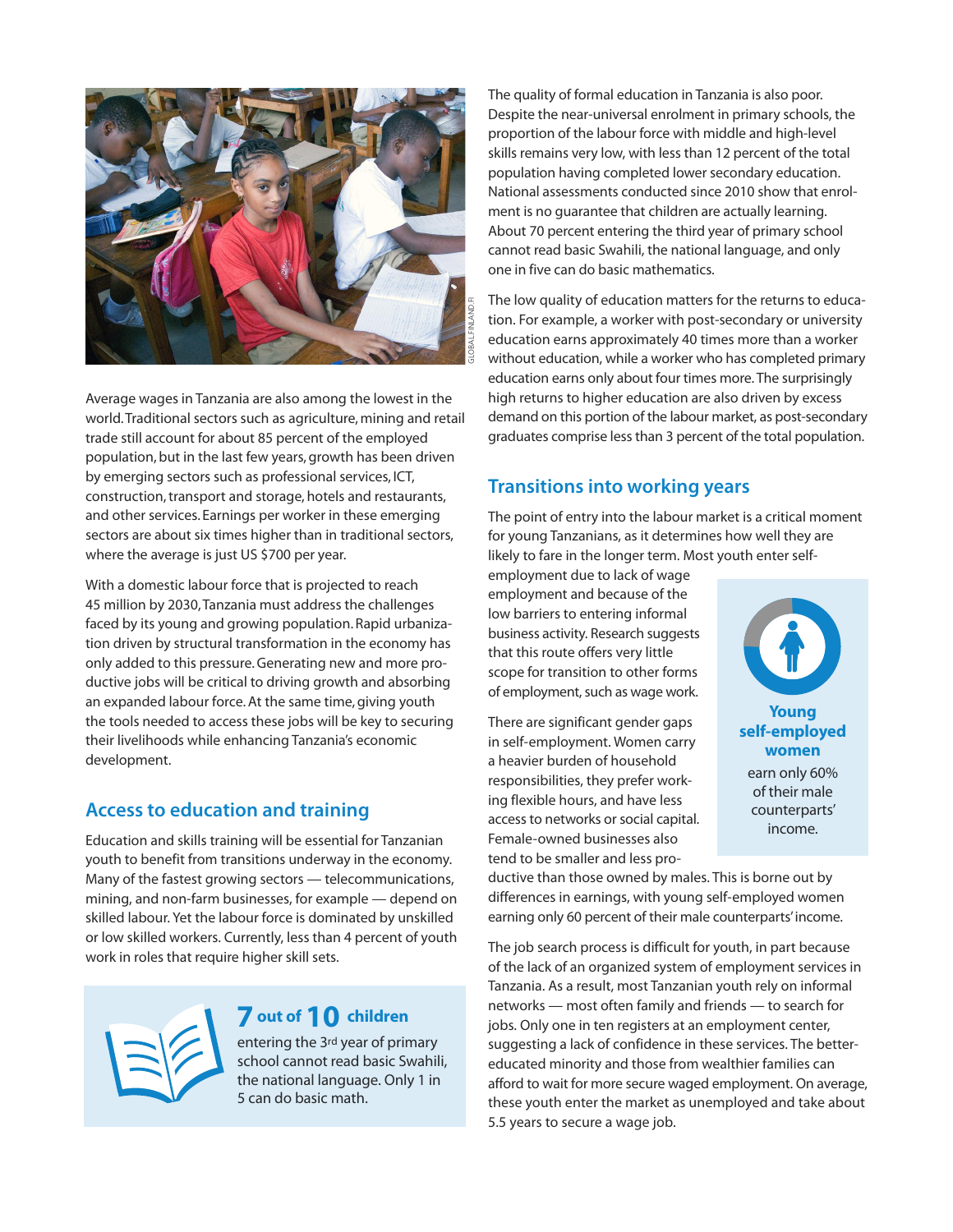While further investments in education and training can increase the productivity and employability of young people, not all learning takes place in schools. Employers typically look for a combination of job-specific technical skills and"soft"skills such as communicating effectively and getting along with others in the workplace. Behavioral skills rank almost as high as numeracy among the most highly sought skills.

Workplace training and apprenticeships present an important channel for skills development. About 44 percent of employers report offering some kind of training to employees. With incentives, workplace training could be an even more effective way of addressing skills shortages. Training is more common in sectors such as construction, manufacturing, and real estate than in the traditional sectors that most people work in.

Overall, youth entry into labour markets is hindered by a dearth of effective vocational and technical training programs; the high costs of providing on-the-job training (compounded by high taxation on labour); and a lack of information channels to connect employers and job-seekers.



# **Policy and program environment for youth employment**

Youth employment is a national priority in Tanzania. Given weak labour market institutions and the low quality of the formal education system, policy solutions must go beyond efforts to keep youth in school. Current interventions involve not just government agencies, but other stakeholders such as the private sector, civil society, and international donors. Efforts range from small pilots to large-scale programs, and include the creation of an enabling policy environment, mainstreaming youth employment into national development frameworks, the creation of institutions to address youth employment, and the implementation of various youth employment schemes.



Among the most prominent of recent government programs is Big Results Now, a multi-sectoral initiative supported by the World Bank and other international donors which targets short-term results in key sectors. In education, it aims to boost primary and secondary school pass rates. Other government efforts relevant to youth focus on improving technical and vocational education, and supporting small businesses, including through training in entrepreneurship skills, business management, and technology upgrading.

NGOs offer a broad range of services and training for youth, including fostering leadership skills, supporting youth enterprise, empowering single mothers in the workplace, fostering peer education in life skills, and providing civic education and empowerment. Private sector efforts include better jobmatching through technology platforms and databases that aid recruitment. Companies in the energy sector have also partnered with the government and NGOs to promote youth entrepreneurship through a local program delivered in two regions in the country's southeast.

# *Interventions to address youth employment need to be better coordinated.*

While a diverse range of national programs and donor interventions is responding to Tanzania's youth employment challenge, these efforts are undermined by poor coordination, information gaps, and weak evaluation. There is little evidence or measurement of program and policy effectiveness; efforts suffer from overlap and duplication; and there is still little understanding of the labour market in Tanzania and the prospects of employment growth.